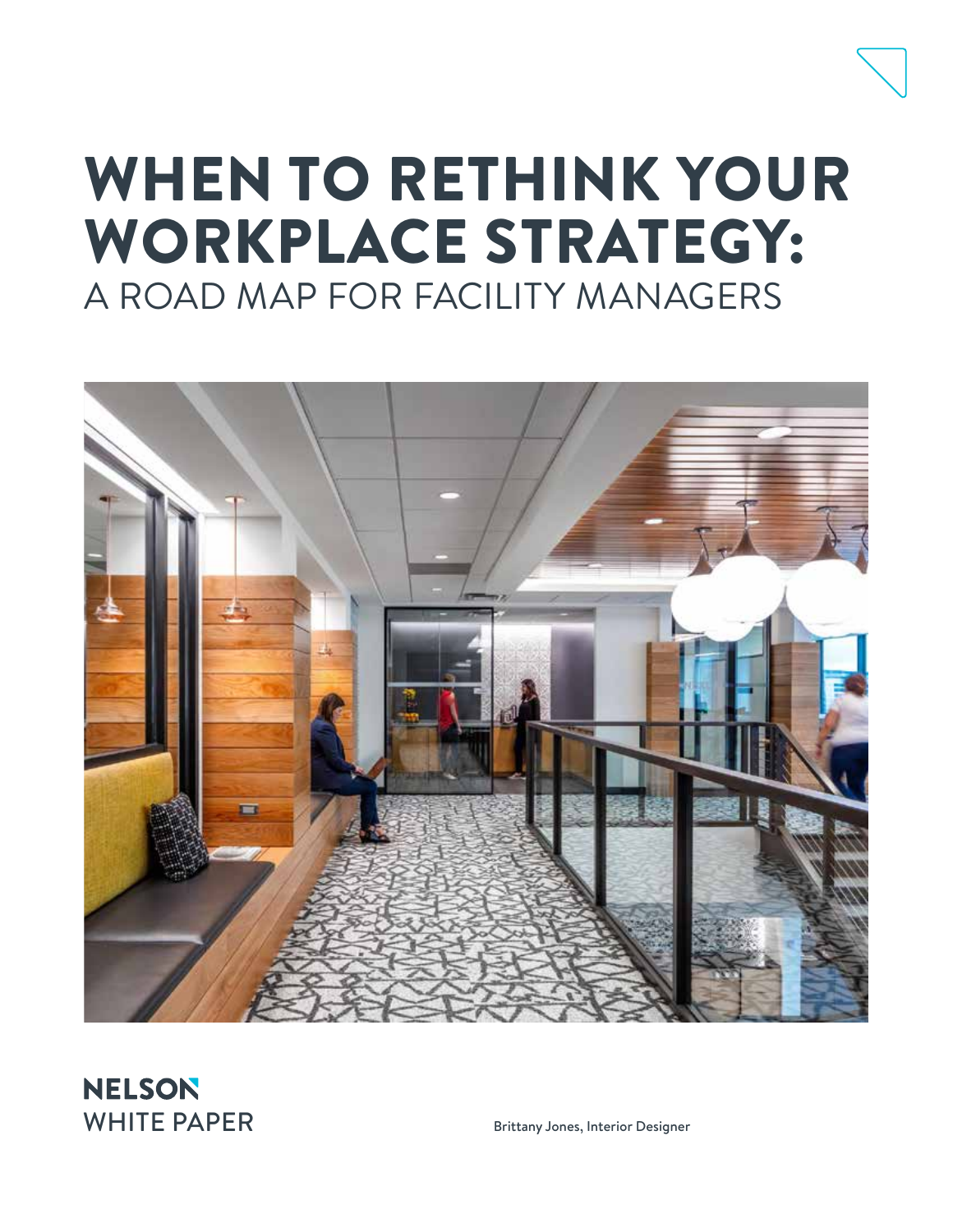

# WHEN TO RETHINK YOUR WORKPLACE STRATEGY: A ROAD MAP FOR FACILITY MANAGERS

company culture, and technology. When these three "strands" carry equal weight and consideration during the development of a workplace strategy, the outcomes are optimal.

Work as we know it is evolving at a rapid rate, and it looks nothing like it did a decade ago. As the workforce changes, and the way we work changes, it's more important than ever for organizations to honestly assess

#### **WHAT IS WORKPLACE STRATEGY?**

By definition, workplace strategy is "the dynamic alignment of an organization's work patterns with the work environment to enable peak performance and reduce costs.1 " In practice, a workplace strategy is a systematic evaluation of how space is being used in order to optimize effectiveness and efficiency in the workspace.<sup>2</sup> Workplace strategy can be thought of as a three-ply cord, comprised of the built environment,

*In recent years, corporate leadership and facility managers have embraced the office environment as a tool for increasing productivity and achieving financial objectives. Adopting an effective workplace strategy has become crucial to maximizing the potential of workspace, and with no two companies identical, a one-size-fits-all approach will not work. The result is a growing industry of workplace strategists focused on leveraging office space as an asset that enhances the employee experience, reinforces brand identity and culture, attracts talent, and ultimately results in a positive impact on the bottom line. For these reasons, investing in workplace strategy for your office is a quadruple win.*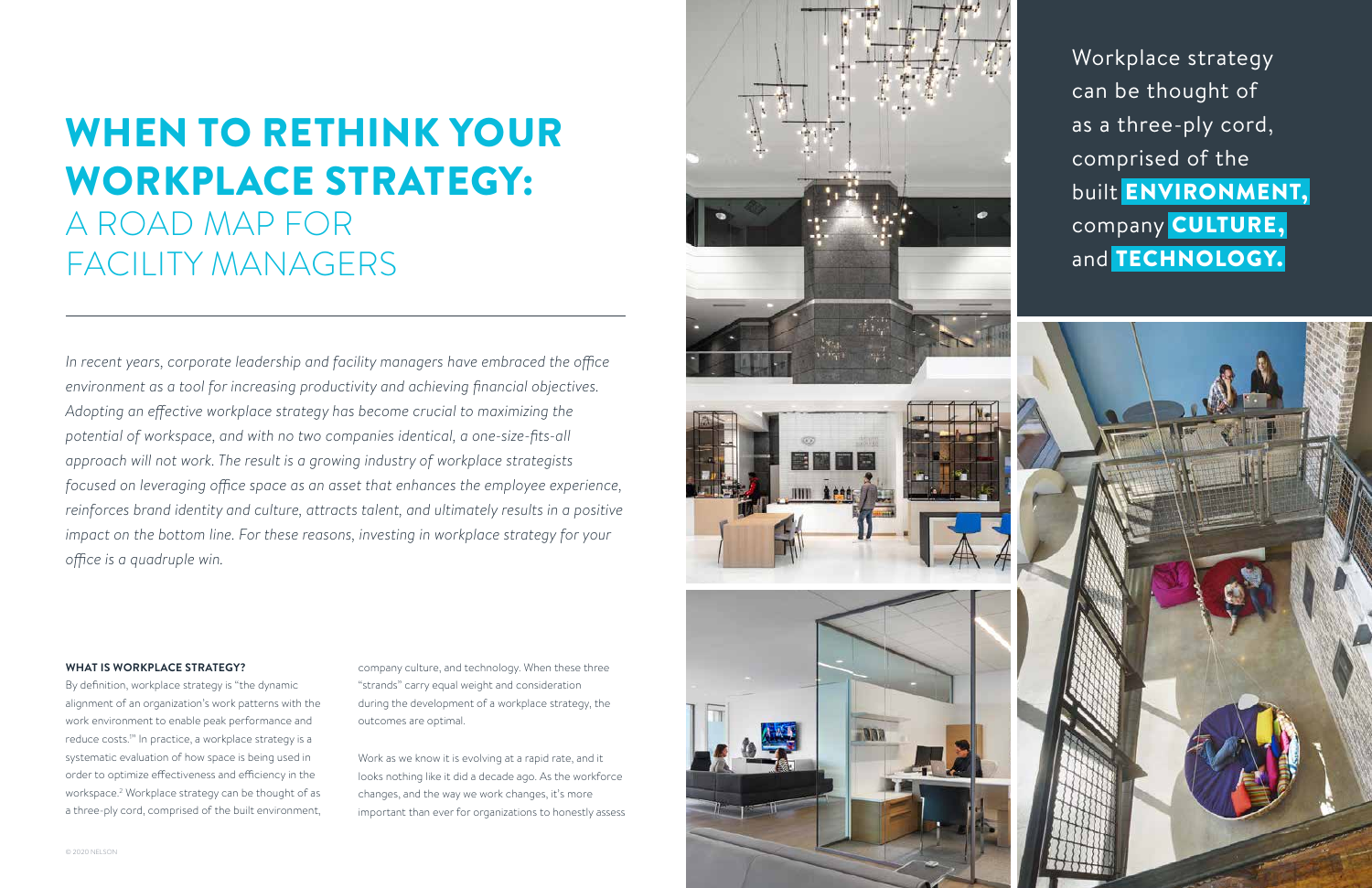

their workspace and whether it is helping or hindering their vision and goals. Appropriately responding to the internal and external factors that influence the effectiveness of your current workplace strategy will position your workplace as a strategic asset, and result in direct business performance benefits.

This paper will broadly examine the most critical trends impacting the workforce today and in the foreseeable future. It will then lay out a road map for facilities and office managers to follow in initiating and implementing change. If any of the following trends are familiar to you because you have noticed a recent impact in your organization, then it may be time to rethink your workplace strategy.

#### **TRENDS IMPACTING WORKPLACE STRATEGY EFFECTIVENESS**

#### Work Styles

Our country is experiencing a shift in how we work. Group-based work is being adopted as a standard in many industries, and in 2020, it is expected to make up over 60% of work performed.<sup>3</sup> On top of that, organizations are flattening and dispersing their leadership. As knowledge work continues to increase in its complexity, organizations are implementing nonlinear workflows. The traditional open office planning methodology does not support new ways people are working, compounding the importance of a strategy that simplifies workflow and enables new work styles.

#### **Workforce**

The incorporation of outsourced teams, contractors, freelancers, gig workers (paid for tasks), and the crowd (outsourced networks) – also known as the "alternative" workforce – into American business models has become mainstream, expected to increase to 42 million self-employed workers in 2020.4 As organizations incorporate "alternative" workers, which

Workplace strategy focuses on leveraging a built environment that enhances the employee experience, reinforces brand identity and culture, attracts talent, and results in a positive impact on the bottom line.

Left: Confidential Technology Client—Seattle, WA

Previous (Clockwise from top): AT&T Tower—Minneapolis, MN Google—Cambridge, MA Winslow Capital Management—Minneapolis, MN

Cover: Boston Consulting Group—Atlanta, GA

include part-time and remote employees, workspace utilization and efficiency can dip if their inclusion has not been properly strategized. Another workforce factor to note is that Generation Z has officially entered the workforce, meaning it is now possible for five different generations to be working side-by-side.<sup>5</sup> A successful workplace strategy addresses the employee experience for all workers and is a powerful means to engage employees at all points of the generational spectrum.

#### War for Talent

As a country, we are experiencing the lowest unemployment rates in nearly half a century.<sup>6</sup> As the Baby Boomer generation continues to age out of the workforce, the American workplace will continue to experience an increasing shortage of talent. In 2020, the U.S. is projected to have a shortage of 1.5 million workers with college or graduate degrees.<sup>7</sup> Ensuring that your workplace offers resources and reflects values that are important to the employees you want to attract and retain will be crucial in the war for talent.

#### Employee Engagement and Retention

When employee engagement decreases, there is a rise in employee turnover. An engaged employee is the key to business productivity and profit<sup>8</sup> and is 87% less likely to leave an organization, showing 20% increased performance over their disengaged peers.<sup>9</sup> Leveraging your workplace as a tool to increase employee engagement not only reaps benefits from a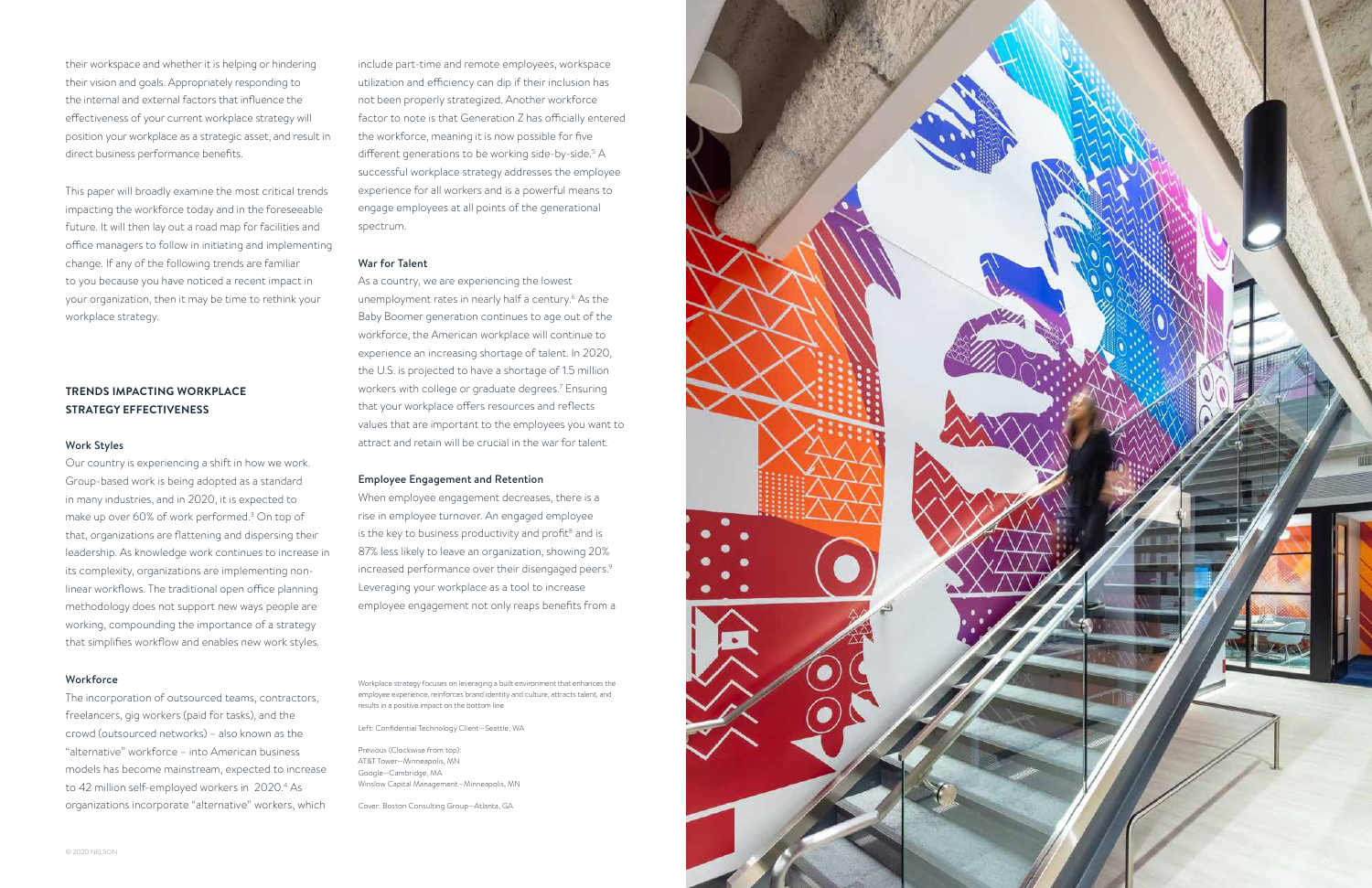

performance and productivity standpoint, but it pays to retain your employees. Conservative estimates put the cost to replace one employee at 1.5 times his or her salary.10 There are significant costs associated with recruiting and training new employees, and a harderto-quantify cost of the lost expertise and productivity associated with turnover. If high turnover rates are impacting your organization, it may be a sign that your workplace strategy has lost its effectiveness.

#### Premium on Innovation

The link between collaboration and innovation has radically impacted workplace planning for the last decade. A study by Knoll<sup>11</sup> notes that innovation is enabled by operational excellence, including speed of group decision-making. If innovation and speed of decision-making are of high value in your organization, then workplace planning should provide adequate collaborative spaces and tools to accommodate the various types of in-person and web-based group work occurring in your office.

#### Technology

Technology is one of the three main contributors to the success of a workplace strategy. With technology evolving at an exponential speed, $12$  the importance of continually revisiting how well your technology and infrastructure are supporting your workforce and organizational goals cannot be overstated. Your workplace planning can be spot on, with your culture and policies coordinated to a tee, but if your technology is out of date or hard to use, your workplace strategy will fail to bring the fullness of its possible returns.

#### **Culture**

Organizational culture largely influences the success of any organization, and greatly affects the success of a workplace strategy.<sup>13</sup> If your organization is undergoing any changes that impact organizational culture, or if company culture is competing against the efforts of your built environment or technology initiatives, then

your workplace strategy will fall short. Recalibration is necessary to get all three arenas on the same page and working as a cohesive whole.

#### Real Estate Costs

As companies continue to shift from the suburbs to urban areas, occupancy costs in the city are rising.14 As organizations grow, merge, or take on new functions, additional square footage comes at a premium. It also is not uncommon to hear clients say they are "out of space" in their current facilities in this booming economy. An effective workplace strategy increases workspace utilization by identifying opportunities for increased efficiency and is a major cost advantage to an office move or increasing leasable square footage.

#### Flexibility and Adaptability

Today's workplace is "becoming less formulaic and static" as it attempts to support greater adaptability and more fluid workflows and schedules.<sup>15</sup> A successful workplace strategy not only accommodates fluidity on a task level, but also at an organizational level. If you are noticing that small changes require big responses, you could benefit from a workplace strategy that aims at minimizing your organization's effort to adapt to change, reducing environmental impacts and investment costs in the process.16

*The traditional open office planning methodology does not support new ways people are working.*

Many factors can impact the effectiveness of a workplace strategy, from hard measures such as financial objectives to softer considerations such as the quality of employee engagement and diversity of work styles.

#### Source: Brittany Jones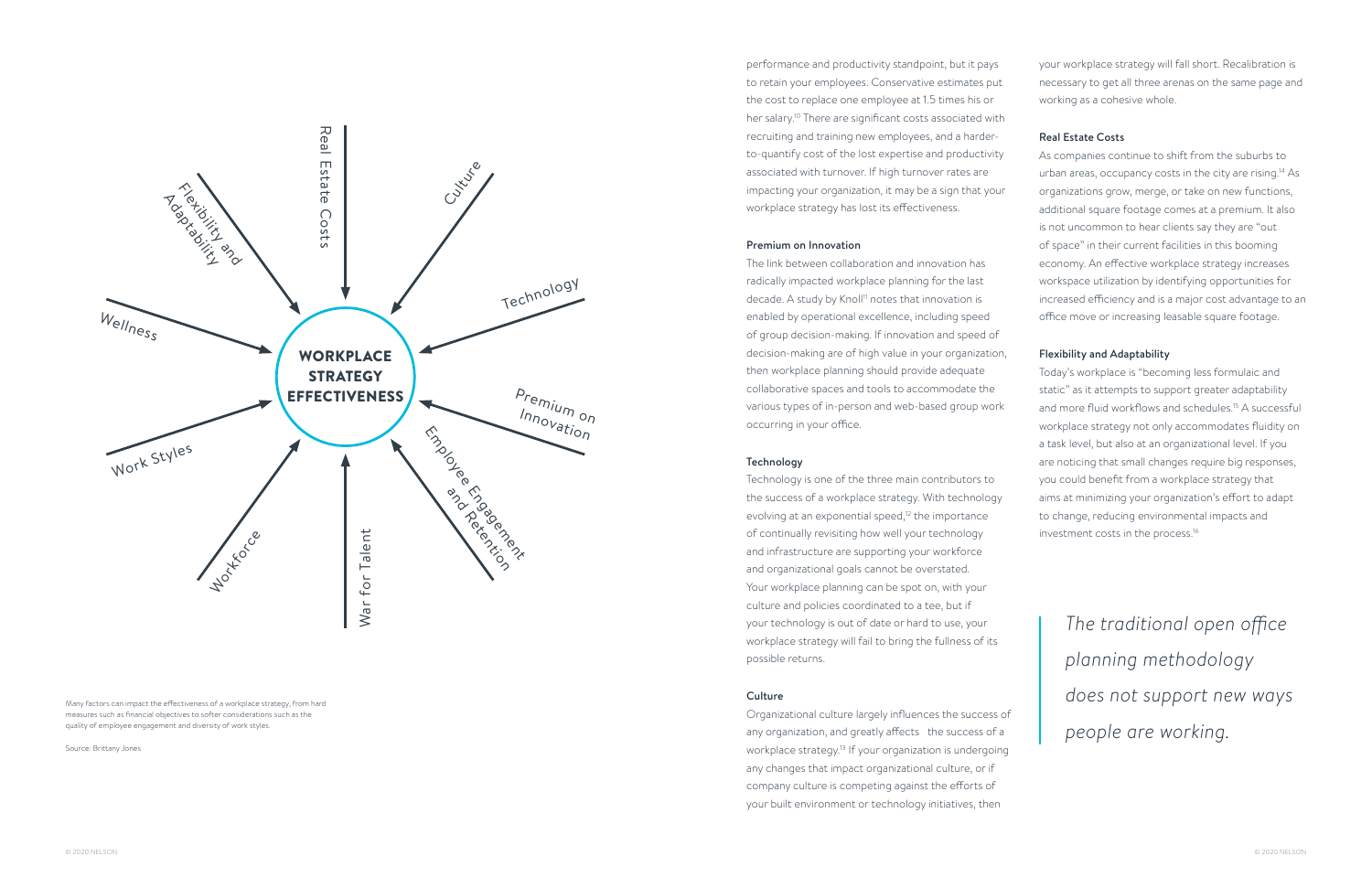#### 2. Discovery Phase

Once your team is in place, the next step is to enter the discovery phase, where the goal is to gather as much information as possible about how your space is used and who is using it. Goals of this phase are to evaluate the effectiveness of any workplace strategies that may currently be in place, to determine current space needs (how much and how they function), and to begin developing planning and policy models that can address any inefficiencies found during this exercise.

The vital first step in establishing a workplace strategy is assembling the right team, which should be composed of an interdisciplinary body made up of individuals internal and external to the organization. Internally, the team should include representation from corporate leadership and management, human resources, information technology, and real estate/ facilities. Failure to include the right stakeholders can have negative implications on the result of this process. Inviting employees to be a part of the strategizing process not only provides valuable insight, but also enhances their ownership and trust in the changes themselves, which helps gain their buy-in once the changes are implemented. Including external strategic partners, such as interior designers, architects, and workplace strategists/consultants early in the process is a value-add as they will offer outside expertise and valuable insights from their previous experiences with other businesses.<sup>17</sup>

*Initial Assessment of Current Workplace Strategy:* To fully understand how well your current workplace is doing its job, a thorough examination of data and metrics pertaining to your workspace is critical. This would include, but is not limited to, evaluating the mix of alternative workers versus full-time employees, any mobility programs that may be in place, and developing a firm understanding of space utilization. The diversity of your team members will be a huge asset to this process, because each department will be able to lend information and insights to help paint a full picture of the strengths and weaknesses of your workplace. Also, a plethora of workplace analytic technologies exist today that collect data on employees' space usage habits. Wearable technology as well as building systems and sensors track how many people enter and exit specific rooms, and your IT personnel can analyze this

#### **WHAT ARE THE STEPS IN DEVELOPING A WORKPLACE STRATEGY?**

After identifying the need to create a new workplace strategy or revamp an existing one, the following steps will help you navigate through the process:

#### 1. Assemble the Right Team

### The vital first step in establishing a workplace strategy is assembling the **RIGHT TEAM.**



#### Wellness

There is a growing focus on wellness in office environments as we become more aware of how individual health factors into employee effectiveness and performance. Employers agree that a healthy employee is a happy employee, and the result of this understanding has been corporate policies that encourage mental and physical health–i.e. flex-work policies, gym memberships, healthy snacks and drinks, etc.– which are of critical importance in attracting the millennial workforce. Additionally, the introduction of WELL building standards in 2014 has equipped organizations with knowledge of how to incorporate these wellness perks into their built environment.

This list of trends is not exhaustive. Ultimately, if your workplace, organizational culture, and/or technology are negatively impacting your employee's productivity and ability to perform, then it is time to rethink your workplace strategy.

A healthy employee is a happy employee; corporate policies that encourage mental and physical health are of critical importance in attracting the millennial workforce.

Nomad Tower—New York City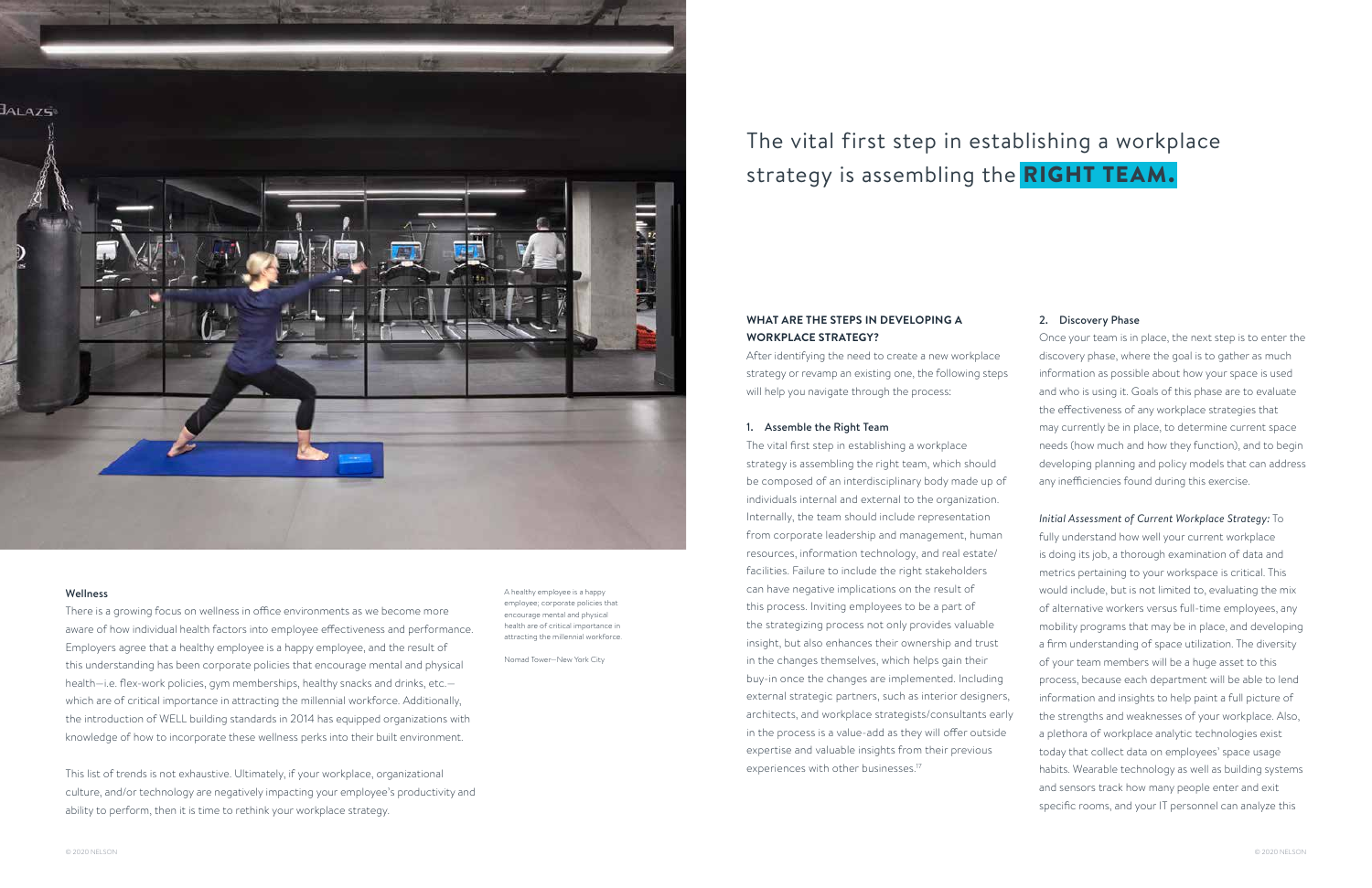

#### WORKPLACE STRATEGY PROCESS MAP

### A successful workplace strategy should be MEASURABLE,

### so take the time to determine how success will be measured once it is implemented.

data.18 Your employees are imperative to this process, and many organizations opt to hold departmental focus groups or deploy surveys to gain a clearer picture of their perspectives. The accumulation of this information will create a comprehensive understanding of when, where, and how often people are working throughout your workplace.

*Analyze Current Space Needs:* After acquiring space usage data and determining the effectiveness of the existing workplace strategy, it is possible to assess adjustments that need to be made to align your work environment, culture, and technology with the all-encompassing values of your organization. Research suggests that "if many work spaces are not used or are unoccupied and work is still getting done, then an organization needs to determine where the work is being performed, and how the existing workplace might be changed to better support employees as they work.19" External partners, such as interior designers, architects and workplace consultants, can be helpful in identifying workplace trends by industry and recognizing opportunities for improvement. Their expertise will also be beneficial as future workplace strategies are explored and applied to your specific scenario.

#### 3. Formulating Future Workplace Strategies

- > Refuge: For focus work among one or two
- > Enclave: For small group interactions among three or four
- > Team Meeting: For teams of five to eight
- > Assembly: Spaces for conferences, lectures, or training
- > Community: Areas for informal socializing, eating, or collaborating<sup>22</sup>

The process of formulating possible solutions for your workplace should include consideration of the tangible elements, such as employees, adjacencies, and the allocation of space and technologies. Intangible elements such as business processes and policies should also be considered. As the team is weighing potential strategies, projecting coinciding business models and financial justification at this juncture will help in prioritizing investments and will provide insight into the return on investment. A successful workplace strategy should be measurable, so as a team, take the time to determine how success will be measured once the new strategy is implemented.

Workplace strategies are not one-size-fits-all solutions pre-determined by organization types or industries. These strategies are as unique to the organization as the company's brand, culture, and employees. Your design team or workplace strategists can help you sort through many options to determine the best solutions for your company. Several of the most popular current trends impacting workplace effectiveness include the following space types:

*Activity Spaces:* The modern office is one that allows employees to work throughout the entire office, not just their primary workspace, or assigned desk. The addition of activity spaces throughout a floor plan to provide alternate destinations for group or individual work is becoming the norm. Driven by a desire for organizational innovation (people moving around the office increases likelihood of serendipitous interactions), or increased employee engagement, the inclusion of "a variety of spaces for a variety of work20" offers choice and autonomy to the employee – a factor proven to enhance the overall workplace experience.<sup>21</sup> Contrary to popular belief, activity spaces can be open or closed, private

After identifying the need to create a new workplace strategy or revamp an existing one, defining the process is the next major step.

Source: Brittany Jones

or public, and the most effective offices provide a variety of activity spaces to accommodate a range of work styles. The following list summarizes common space types for consideration:

Effective activity spaces convey visual and ergonomic comfort. They provide intuitive and appropriate technology and adapt quickly and easily to the needs of the users.

Two factors that can significantly impact the effectiveness of your activity spaces are *privacy and proximity*. 23 It is imperative to provide workplaces that accommodate all work being generated within the organization, and often times, it's the private spaces for heads-down, focus work that get overlooked. Distraction is one of the biggest challenges facing effective focus work, and evidence shows it is detrimental to satisfaction in the workplace.24 Carefully considering acoustic and visual privacy in all environments, and strategizing adjacencies during the planning phase as they relate to each space function will help to minimize distractions that decrease productivity and engagement.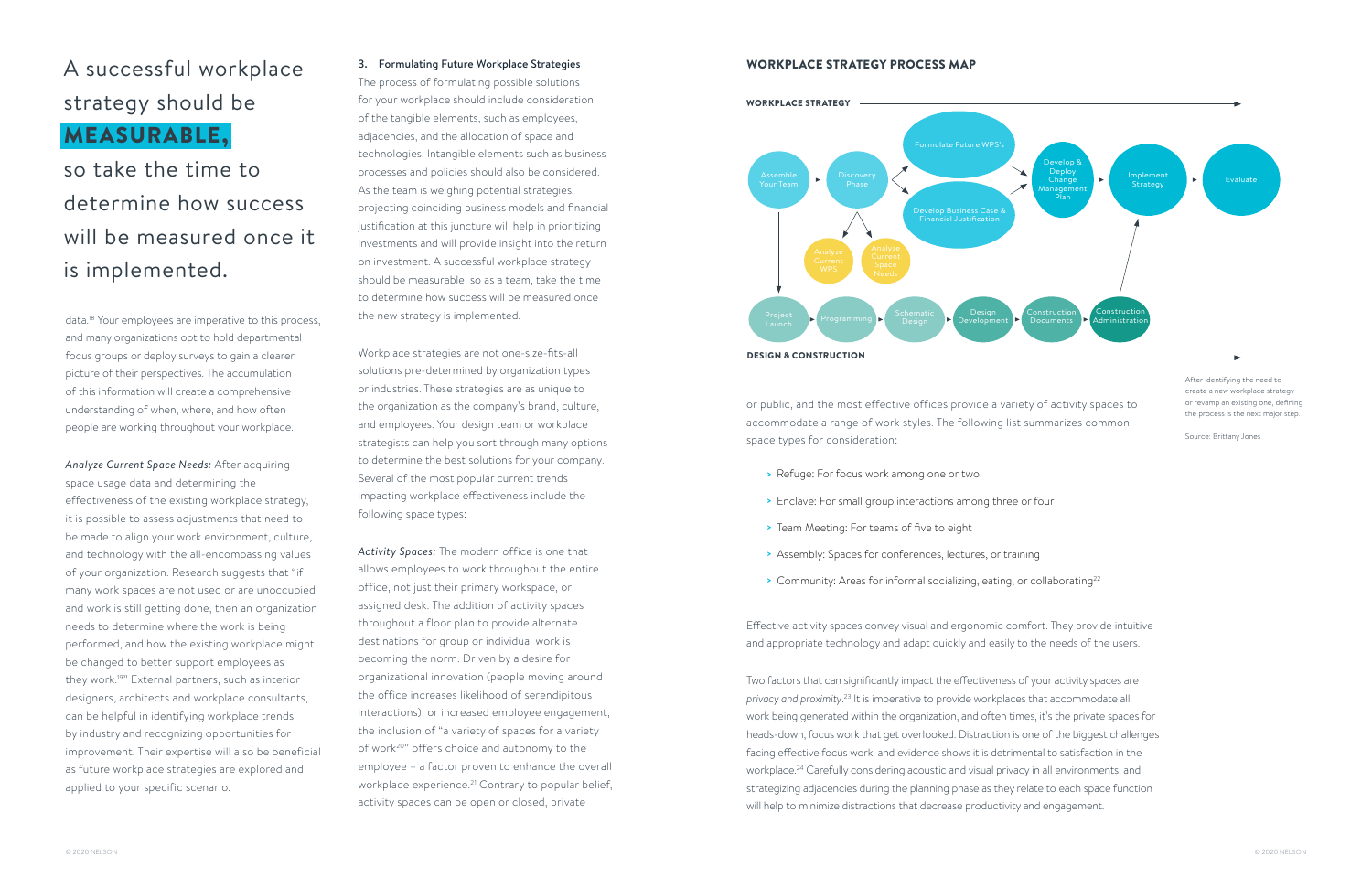

As organizations increasingly embrace mobile and alternative workers, many are partnering with coworking spaces to provide choice and amenities to their employees that they cannot provide within their own environment.

Confidential Workspace Provider—Scottsdale, AZ

*Coworking:* Coworking spaces (think WeWork, Spaces, Industrious, and the like) have been popping up all over the place in the past five years, and there is anticipation that their saturation in urban city centers will continue to rise. At their inception, coworking environments provided workspace, amenities, and technology for individuals and small groups. As mid and large-sized organizations increasingly embrace mobile and alternative workers, many are partnering with coworking spaces to provide choice and amenities to their employees that they perhaps cannot provide within their own environment.<sup>26</sup> Other workplace strategies implementing coworking include sub-leasing coworking space for off-site teams or as satellite offices, generally in the research and development, innovation, or human resource sectors. Benefits to this strategy include employee collaboration and connection, increased job satisfaction, improved space utilization, and real estate cost savings due to environments/amenities not requiring duplication within the workplace.<sup>27</sup>

*Amenities:* Another way to encourage employees to work throughout the office is through workfocused amenities. The term "work-focused" is key, because there are plenty examples of amenities that serve to distract from the "work" part of work (i.e. game rooms). Recent research indicates that amenities that directly support the work process of an organization increase employees' effectiveness and experience the most.<sup>25</sup> According to the U.S. Workplace Survey 2019, examples of amenities that held the greatest value were innovation hubs, maker spaces, and quiet/tech-free zones, whereas the least valuable amenities were lounges and cafeterias. When contemplating the right amenities for your office, it is important to strike the right balance for your employees, because too little or too many can negatively impact employees' abilities to work where and how they choose, adversely affecting the return on investment for these spaces.

*Tech + Tech Spaces:* In today's technological climate, the world feels smaller than it ever has before. Never has it been this easy to collaborate across continents through sharing and transmitting information virtually. The impact of these advancements on mobility is obvious, and modern workplace strategies are increasingly considering the usage of these new technologies and the power they hold to contribute toward the overall aims of a company. To be clear, this is not just scattering videoconference-enabled screens throughout the office. Gathering key information upfront will ensure you are providing the right spaces and the right technology. Thoroughly integrating both technology and policies that do not simply allow – but also encourage – virtual collaborations and communications are no longer the exception, but the norm, as organizational structures place more value on quality results and efficiency in the decision-making and innovation process.

*Unassigned Workspaces:* Also referred to as hoteling, or free address, an unassigned workspace strategy is one where users do not have a primary workspace. Research continues to examine the implications of unassigned seating in the workplace as the number of organizations adopting this model steadily increases.28 Because there is a link between employees' ability to personalize their space and their engagement,<sup>29</sup> unassigned workspace runs the risk of disengaging employees and must be rolled out strategically, usually starting with a small pilot group. Determining the right ratios of unassigned-to-assigned seating in a workplace is an exercise in balancing cost benefits against the level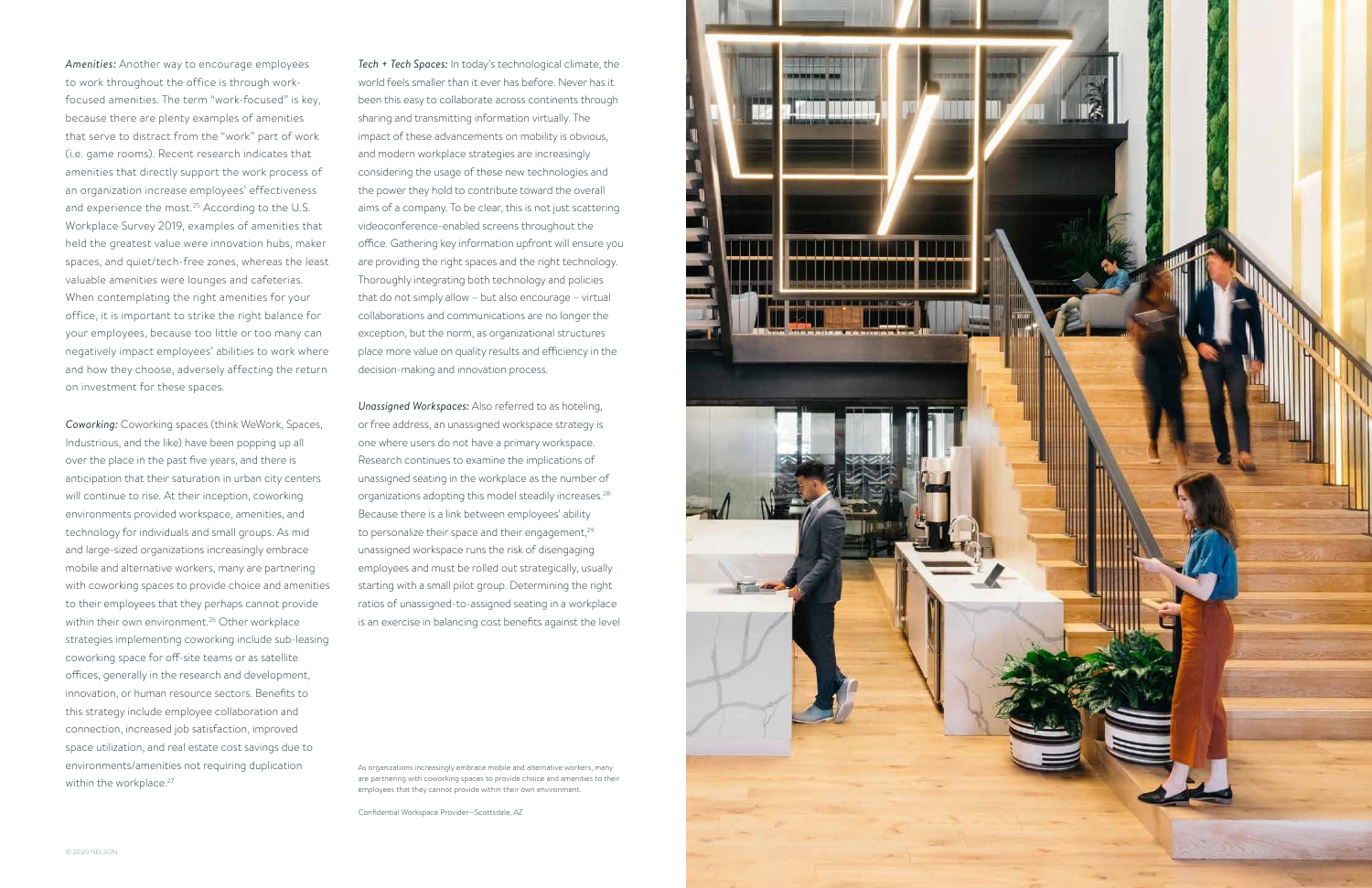



- > Culture: Consider everything about your organizational culture that may be hindering the adoption of unassigned space – how do your employees work? How do they collaborate? What are your company's overall goals? Are there other opportunities for personalization throughout the office?
- > Management: How are you helping employees to transition into the new environment? Are there procedures and policies in place to help minimize distractions? How does one claim a desk for the day? How are you facilitating this process? Is everyone from the CEO to office interns following cultural protocols?
- > Resources: Do your employees have access to everything they need to perform their jobs?
- > States of Mind: Are you celebrating employees and their achievements? How are you addressing their needs to retreat when work depends on it?<sup>31</sup>

of employee engagement. Utilizing industry standards as a benchmark can be helpful when starting to find your goldilocks zone, and currently free-address ratios are sitting between 1:2 and 1:4.<sup>30</sup> When in doubt, start with a smaller mix of unassigned stations to test the waters. If your organization is struggling to embrace unassigned workspaces, the following factors may be to blame:

You know your unassigned seating strategy is working when you see your employees working throughout the entirety of your office. While unassigned workspaces need to be implemented delicately and intentionally, they offer tremendous benefits from interoffice connectivity to space utilization and reduced employee footprints.<sup>32</sup>

Remote Strategies: Because the built environment is only one of the three strands that impact the efficacy of workplace strategy – the other two being culture and technology – company policies and procedures can also drive workplace strategy. Examples of some of these alternative strategies would include:

- > Adopting flexible work schedules
- > Enabling telework policies
- > Qualifying coworking + satellite offices<sup>37</sup>

Holistic Wellbeing: Strategies considering the holistic wellbeing of employees and how the workplace impacts their physical, mental and social health are gaining importance in today's workplace.<sup>33</sup> It's no surprise given that mental illness is the leading cause of worker disability in the United States.<sup>34</sup> Strategies geared toward wellbeing tend to consider aspects of workload that may induce stress, workspace

ergonomics for the individual (rather than a one-sizefits-all approach) and workplace safety and health. Policies and environments are crafted to support these ideologies for employees. Benefits include employee empowerment, autonomy, and engagement, resulting in overall general happiness and job satisfaction.<sup>35</sup> Research supports that "every dollar dedicated to creating a mentally healthy workplace is estimated to generate \$2.30 in organizational benefits," proving a financial benefit as well.36

#### 4. Developing and Deploying A Change Management Plan

Lack of investment in a change management program to help transition your workforce is one of the primary reasons why strategies stall or fail to meet their intended goals. Change resulting from modifying workplace strategy will fall anywhere between minimal and extremely disruptive, dependent on the level of investment and shifts required. Regardless of where your change falls on that spectrum, people-focused management throughout the change process is pivotal when implementing a new workplace strategy. The most fail-proof change management plans are dynamic, flexible, and detailed. Help your people conquer their fears of change by including them during the process, educating them on others' successes, and training them on their new spaces and tools. When in doubt, over-communicate! Adequate communication results in successful change management. Use supportive



encourage employees to disperse throughout the office and choose the setting that supports their current task best.

Top: Husch Blackwell—Chicago, IL Left: Dow Jones—Los Angeles, CA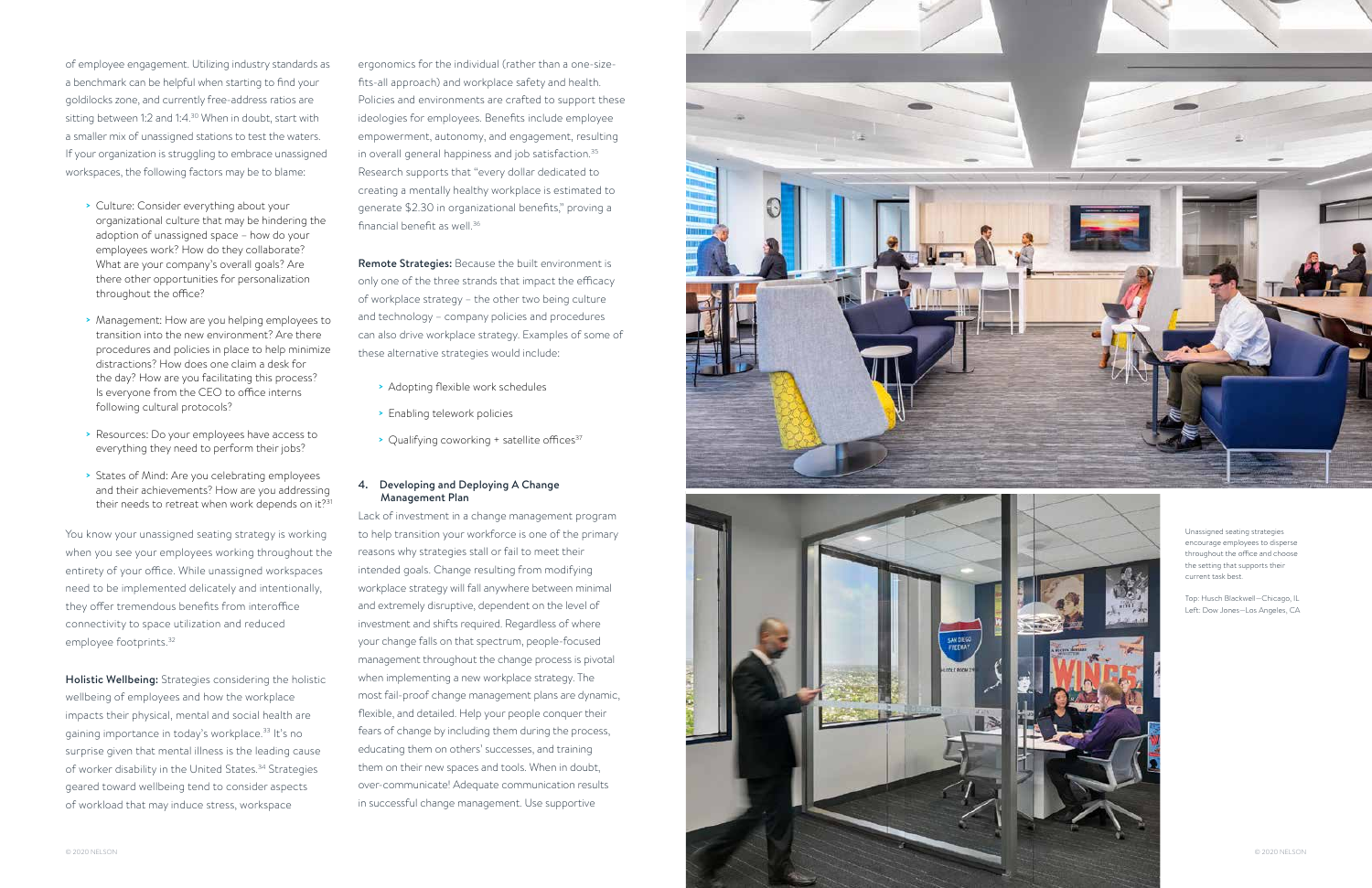

Research supports two significant tactics during implementation of workplace strategy that correlate to success: a top-down approach, and test pilots. Applying a workplace strategy using a top-down approach means that top-level executives and managers are the first to employ the new strategies. Since these are the individuals that drive change in the organization, their adoption is critical. Experience shows that if this tier of your workforce accepts the new strategy, it will be accepted more efficiently by the rest of the staff.<sup>38</sup>

communication to get your employees excited about the change, and to prevent anyone from feeling shocked or surprised once the changes are implemented. A change manager, or change management team, should be designated during this stage, and may consider partnering with the design team and/or external consultants to develop visual tools that allow this information to be conveyed graphically and in a format that is exciting for employees.

#### 5. Implementation

Testing strategies in confined areas before executing them across your entire organization has also proven a helpful approach, as it allows you to pilot the execution of a strategy and test its success on a smaller scale. It also enables the strategizing team to study and measure results, and to adjust the strategy as required based on those outcomes. Once the strategy has been proven, it can then be implemented company wide.

#### 6. Post-Implementation Evaluation

Is it time to rethink your workplace strategy? The short answer is a resounding YES. Humankind is experiencing accelerating change, meaning knowledge is doubling and technology is evolving at exponential rates.<sup>46</sup> Scientific evaluation of how the workplace ecosystem impacts the success of businesses will continue to become more sophisticated. With that in mind, workplace strategy should be viewed as a cycle, not merely a one-time process; a cycle that continues to be revisited. Regular assessment of your workplace strategy is an effective means in anticipating changes in how and where work is being completed, allowing you to make the best use of your real estate capital as it relates to your employees.<sup>47</sup>

The final stage of the workplace strategizing process is a post-implementation (also called post-occupancy) evaluation. The goal here is to test measurable outcomes that you developed as you formulated your workplace strategy earlier in the process. Using similar techniques to those employed during the discovery phase, a post-occupancy evaluation should capture and analyze new data around workspace utilization, workflow, performance, and overall employee engagement. Workplace analytic technologies can help paint a picture of foot traffic and space usage.

Common examples include wearable devices (Bluetooth, RFID, MEMS sensors, etc.) to help with studying individual human behaviors, and computer vision programs (such as iOffice) to aid in monitoring habits of groups of people and foot traffic patterns. Many organizations choose to supplement these technologies with employee focus group interviews or surveys.

#### Proven Impacts of Organizational Workplace Strategy: The growing interest in

workplace strategies is due to proven impacts of how these strategies align the built environment with an organization's objectives. Some of these valuable impacts include:

- > Cost savings through space optimization<sup>39</sup>
- $\geq$  Enhanced innovation and communication<sup>40</sup>
- > Improved performance and productivity<sup>41</sup>
- $\rightarrow$  Recruiting and retaining employees<sup>42</sup>
- $\blacktriangleright$  Increased health and wellness<sup>43</sup>
- > Reduction of the company's carbon footprint<sup>44</sup>
- $\rightarrow$  Heightened flexibility and adaptation capabilities<sup>45</sup>

#### **CONCLUSION**

Organizations are catching on to the reality that workplace strategy drives organizational success. A strong workplace strategy is holistic in its approach, human-centric, data-driven, and flexible.<sup>48</sup> When done well, it allows an organization to leverage its workplace as an asset, supporting its own values, mission, objectives, and goals in such a way that all stakeholders win.

Workplace strategy should be viewed as a cycle, not merely a one-time process; a cycle that continues to be revisited.

Left: ECMC—Minneapolis, MN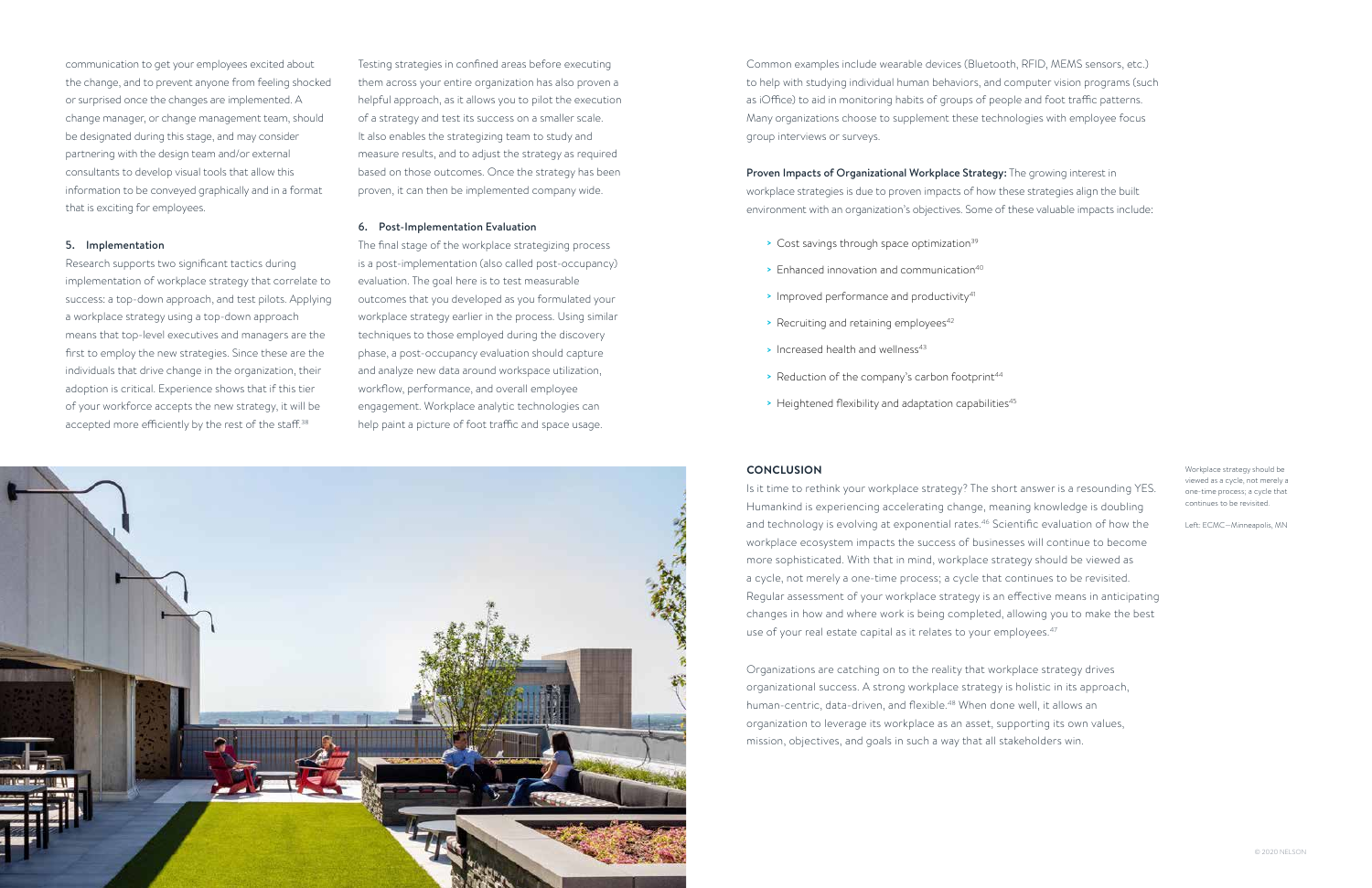BRITTANY JONES Interior Designer bjones@nelsonww.com 404 400 8431

Brittany Jones has extensive knowledge of the corporate, retail, hospitality, and educational market sectors. Brittany's wide range of client experience has enriched her understanding of effective workplace strategies that respond to each individual organization's unique culture and needs. She currently focuses on corporate interior design in Atlanta, supporting all phases of projects from concept to construction.

### SOURCES

#### AUTHOR



- 1. Schriefer, A. (2005) "Workplace strategy: What it is and why you should care," Journal of Corporate Real Estate, Vol. 7 No. 3, pp. 222-233. Available at: https://doi.org/10.1108/14630010510631081 (Accessed: 07 November 2019).
- 2. Springer, T. (2010) Fundamentals of Workplace Strategy, Kimball. Available at: https://www.kimball.com/getattachment/59fc2500-274c-4de9-981e-42fcb645d314/Fundamentals-of-Workplace-Strategy.pdf (Accessed: 29 July 2019).
- 3. Knoll (2016) The Rise of Co-Working. Available at: https://www.knoll.com/document/1353024612056/wp\_Knoll\_CoWorking.pdf. (Accessed: 29 July 2019).
- 4. Volini, E., Schwartz, J., Roy, I., Hauptmann, M., Van Durme, Y., Denny, B., and Bersin, J. (2019) "The Alternative Workforce; It's Now Mainstream," Deloitte Insights: 2019 Deloitte Global Human Capital Trends, pp. 21-27.
- 5. Dimlock, M. (2019) "Defining Generations: Where Millennials End and Generation Z Begins," Pew Research Center, 17 January. Available at: https://www.pewresearch.org/fact-tank/2019/01/17/where-millennials-end-and-generation-z-begins/ (Accessed: 21 November 2019).
- 6. Schneider, A. (2018) "U.S. Unemployment Rate Drops to 3.7 Percent, Lowest in Nearly 50 Years," NPR News, 5 October.
- 7. Knoll (2016).
- 8. Pitmann, T., Sellers, K., and Donovan, S. (2019) U.S. Workplace Survey 2019, Gensler Research Institute. Available at: https://www.gensler.com/ uploads/document/614/file/Gensler-US-Workplace-Survey-2019.pdf (Accessed: 29 July 2019).
- 9. Knoll (2013) Creating Collaborative Spaces that Work: A Performance-based Approach to Successful Planning. Available at: https://www.knoll. com/document/1352994554274/CollaborativeWorkplace\_wp.pdf (Accessed: 29 July 2019).
- 10. Brand, J.L. (2011) Office Environments to Support Future Organizations, Haworth. Available at: https://media.haworth.com/asset/28563/ Office-Environments-to-Support-Future-Organizations.pdf (Accessed: 29 July 2019).
- 11. Knoll (2013).
- 12. "Accelerating Change" (2019) Wikipedia. Available at: https://en.wikipedia.org/wiki/Accelerating\_change#Kurzweil's\_The\_Law\_of\_ Accelerating\_Returns (Accessed: 21 November 2019).
- 13. Johnson, B., Goodchild, J., Burrows, B., and Viator, D. (2019) Why We Can't Focus at Work, Haworth. Available at: http://media.haworth.com/ asset/113336/Distraction\_White-Paper\_C9.pdf (Accessed: 29 July 2019).
- 14. Pitmann, T., Sellers, K., and Donovan, S. (2019).
- 15. Knoll (2012) Activity Spaces: A variety of spaces for a variety of work. Available at: https://www.knoll.com/document/1352940439590/ wp\_ActivitySpaces.pdf (Accessed: 29 July 2019).
- 16. Springer, T. (2010).
- 17. Schriefer, A. (2005).
- 18. Springer, T. (2010).
- 19. Ibid.
- 20. Knoll (2012).
- 21. Pitmann, T., Sellers, K., and Donovan, S. (2019).
- 22. Knoll (2012).
- 23. Ibid.
- 24. Tompkin, G., Mihaloff, L., Muschnick, T., Beever, M., Diaz, M., Hsiao, L., Mays, S., and Schindler, H. (2016) Emerging Workstyles, Gensler Research Institute. Available at: https://www.gensler.com/uploads/document/512/file/GenslerResearch\_EmergingWorkStyles\_lores\_2016.pdf (Accessed: 29 July 2019).
- 25. Pitmann, T., Sellers, K., and Donovan, S. (2019).

26. Ibid.

28. Herman Miller (2019) The Unassigned Experience. Available at: https://www.hermanmiller.com/content/dam/hermanmiller/documents/white\_

33. Knoll (2015) Moving from Wellness to Well-Being, Available at: https://www.knoll.com/document/1353007297468/Moving-from-Wellness-to-

- 27. Knoll (2016).
- papers/wp\_the\_unassigned\_experience.pdf (Accessed: 29 July 2019).
- 29. Knoll (2013).
- 30. Knoll (2017) Workplace Planning for Today and Beyond, Knoll Roundtable Insights. Available at: https://www.knoll.com/ document/1356126688358/Knoll\_rt\_workplaceplanningfortodayandbeyond.pdf (Accessed: 29 July 2019).
- 31. Herman Miller (2019) The Unassigned Experience.
- 32. Ibid.
- Well-Being.pdf (Accessed: 21 November 2019).
- pdf (Accessed: 29 July 2019).
- Spaces (Accessed: 07 November 2019) DOI: 10.13140/RG.2.2.12387.04641.
- 36. Tidd, P., Nagy, Z., Krishna, N., and Lynam, E. (2019).
- 37. Springer, T. (2010).
- 38. Ibid.
- 39. Springer, T. (2010).
- 40. Ibid.
- 41. Adegoke, O. (2019).
- 42. Springer, T. (2010).

34. Tidd, P., Nagy, Z., Krishna, N., and Lynam, E. (2019) The Designer's Toolkit for Psychological Well-being, Gensler Research Institute. Available at: https://www.gensler.com/uploads/document/634/file/GenslerResearch\_TheDesigner%27sToolkitforPsychologicalWellbeing\_190812\_lores.

35. Zaki, M., Lucas, and Francu, E. (2018) "Creating Spaces that Understand People: Employing Sensor Technologies to Inform the Design and Operation of Human-centred Spaces," ResearchGate [Preprint]. Available at: https://www.researchgate.net/publication/326010596\_ Creating\_Spaces\_that\_Understand\_People\_Employing\_Sensor\_Technologies\_to\_Inform\_the\_Design\_and\_Operation\_of\_Human-centred\_

43. Knoll (2015).

44. Springer, T. (2010).

45. Ibid.

46. 'Accelerating Change' (2019).

47. Knoll (2013).

48. Adegoke, O. (2019).